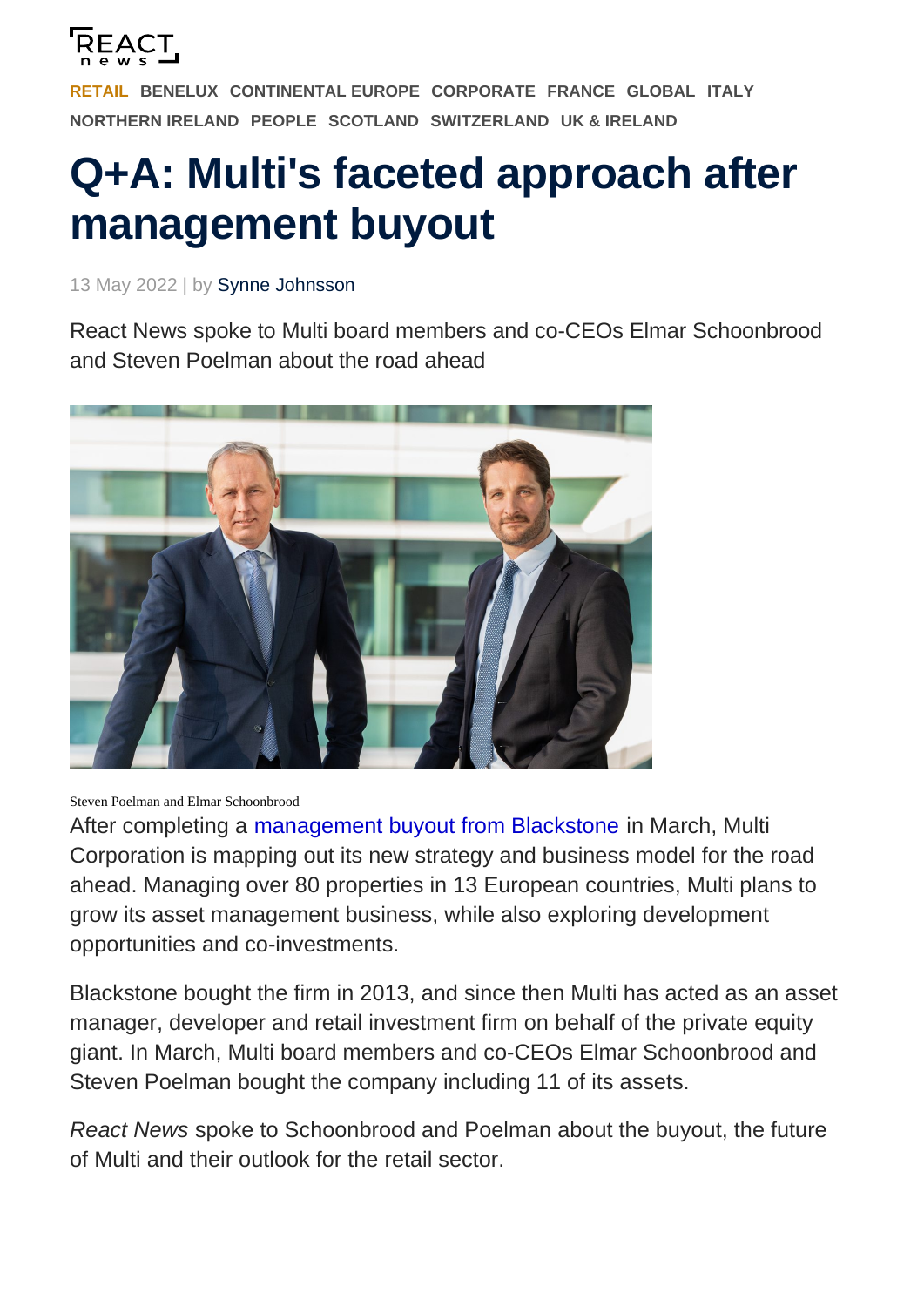#### What was the reason for the buyout?

Steven Poelman (SP): Multi is a unique and successful company and we were keen to expand the business. We thought a management buyout was the best way to do this.

"Now that we have completed the management buyout, it provides the opportunity for further private equity clients to work with Multi"

ELMAR SCHOONBROOD

Many institutional investors, particularly European investors, are continuing to invest in Europe as there is an increasing need for development and redevelopment, updating, optimising and repositioning of assets.

# What will happen to the Multi-owned assets?

SP: Multi retains ownership of 11 assets including the portfolio in Turkey. Multi will continue to manage all of the property assets. Part of the portfolio has changed to third party asset management mandates on behalf of Blackstone.

Did Blackstone relinquish control over any of the assets in your portfolio? Is there an aspect of distress?

Elmar Schoonbrood (ES): Blackstone didn't relinquish control of any of the assets in this portfolio, no. That was not the rationale for the deal.

"I think we can significantly grow our assets under management in the next five years, perhaps even double them"

ELMAR SCHOONBROOD

The portfolio isn't distressed but Turkey has been quite challenging, mainly as a result of the changes in legislation and the depreciation of the lira.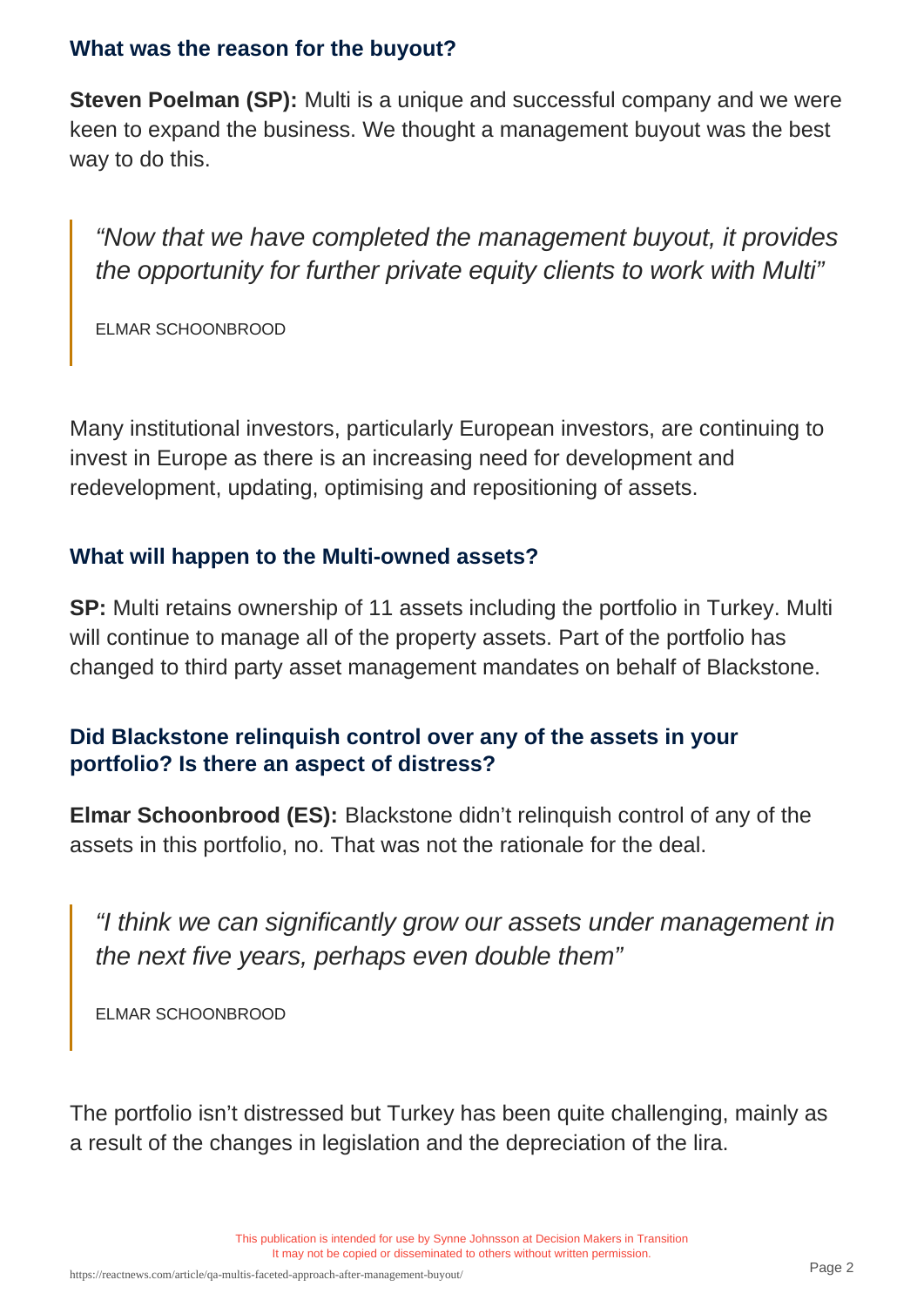# How will you tackle the challenges of the Turkey portfolio?

ES: If you look at the asset quality we have in Turkey, it's absolutely phenomenal. We have some of the best assets in Turkey, including two in Istanbul of 135,000 sq m (1.4m sq ft) and 176,000 sq m. Both of these 'super tanker' shopping malls, Marmara Forum and Forum Istanbul respectively, are performing exceptionally well.

The challenge is that the rent is paid in lira and the lira has depreciated a lot, which is something we have to manage. We are working with our banking partners to come up with a long-term strategy, and hopefully the Turkish market will recover. But it's more of an economic recovery rather than an asset recovery.

Forum Istanbul

# What are Multi's assets under management?

ES: We estimate the value of the assets we manage to be approximately  $\epsilon$ 5bn but we hope to increase that to almost €6bn over the next few months. We have won a lot of new mandates this year and we have started to really focus on growing the asset management business. I think we can significantly grow our assets under management in the next five years, perhaps even double them.

# What does the future of Multi look like?

This publication is intended for use by Synne Johnsson at Decision Makers in Transition It may not be copied or disseminated to others without written permission.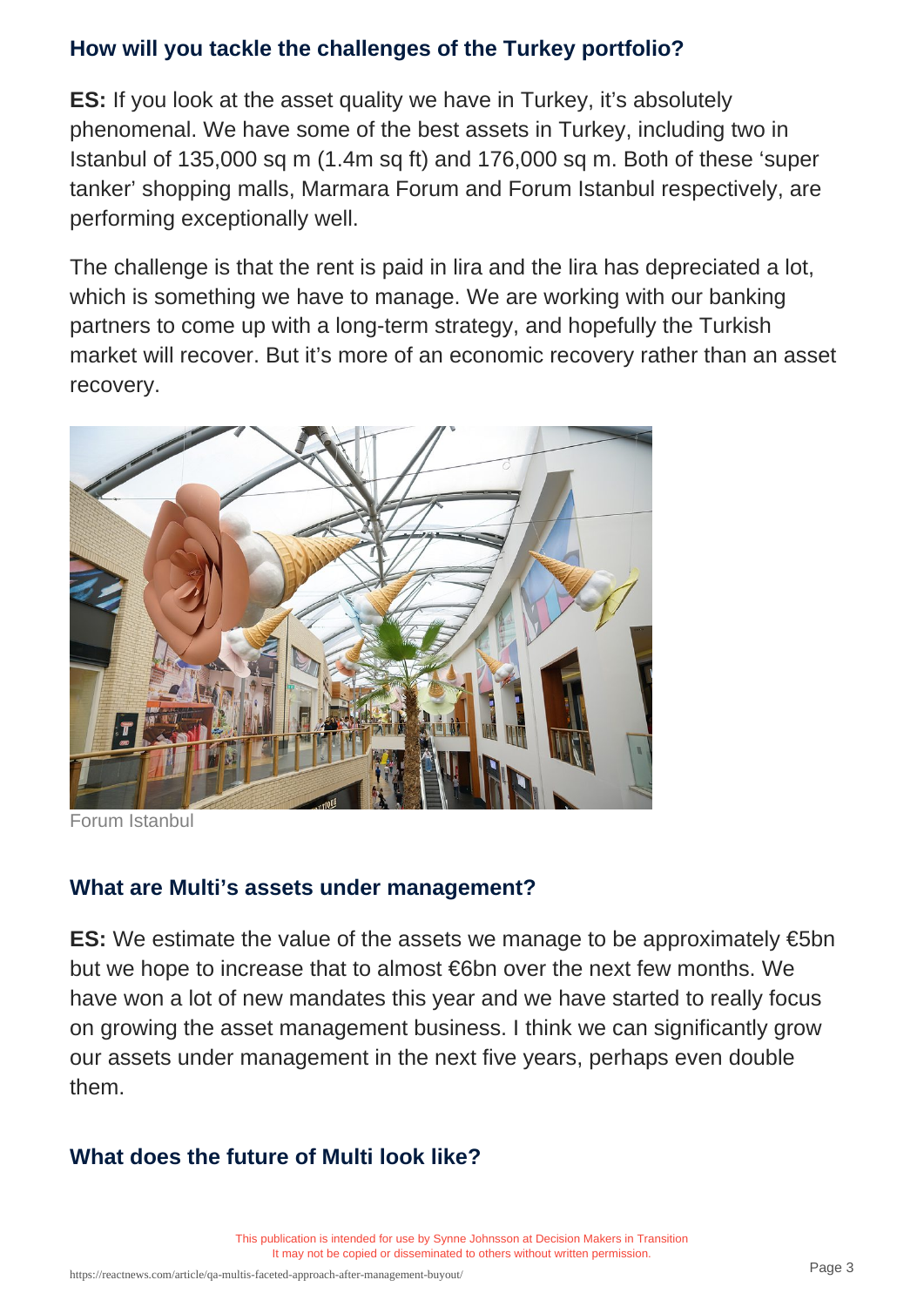ES: We will continue to focus on the asset management side of the business. As we look to expand this, we will also look closely at development opportunities linked to retail. We are retail experts, but we are also active in the residential sector, for example completing retail-to-resi conversions and residential additions to existing retail centres.

"It is now possible to buy a very prime shopping centre in a dominant location, with rents that have bottomed out, at a cap-rate twice as high as logistics or residential"

STEVEN POELMAN

Now that we have completed the management buyout, it provides the opportunity for further private equity clients to work with Multi.

Furthermore, with our own balance sheet, we are now better positioned to do co-investments.

SP: We are also looking to do new joint ventures. If there's an asset management or redevelopment angle for smaller assets, we would be open to that as well.

#### When announcing the buyout, you said you would broaden your services to other asset classes. What does that entail?

ES: Our focus is very much on the retail sector. One area of recent growth are mandates to reposition existing schemes into mixed-use properties, by adding residential, office, hospitality, services, or healthcare usages.

A recent example is Forum Rotterdam. On a relatively small footprint, various buildings were transformed to create an integrated mixed-use development. The scope included the conversion of an office tower into 104 apartments, the refurbishment of a monumental building into modern office and client service space, and retail and restaurant units on the ground floor.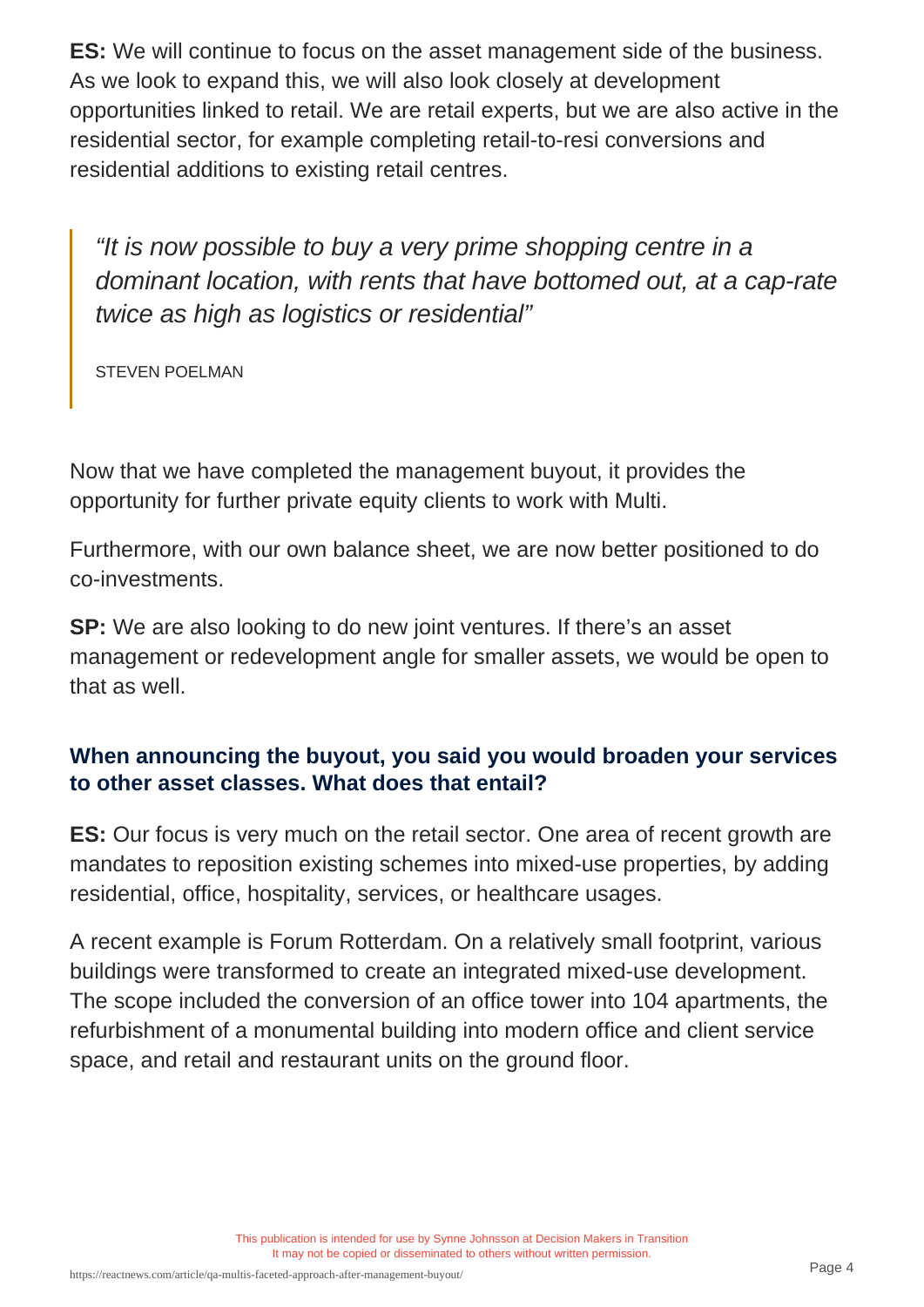#### Forum Rotterdam

Another example is Vulcano Buono, a 90,000 sq m shopping centre in Naples, designed by architect Renzo Piano. Multi, as the asset manager, will work with the owners to develop the annual business plan and lead the leasing and marketing strategy. The property is adjacent to a large warehouse complex attracting nearly 10,000 daily commuters, so it has a tremendous opportunity to incorporate additional usages besides retail.

### Are you looking to enter other countries?

ES: Multi used to be very active in the UK and developed properties such as Victoria Square in Belfast and Southgate in Bath. It also used to manage the Stratford shopping centre, the Houndshill centre in Blackpool and St Enoch in Glasgow.

With my 20-year presence in London and a team ready to start operations, the intention therefore is to re-enter the UK market. There is a huge opportunity in the UK retail sector, it's a large market and there are a lot of undermanaged retail assets as well some distressed assets where Multi could add value. We just finished our roadshow in London to speak to owners and see how we can help them. I would be very surprised if we don't have an office here in the next year.

SP: We are also opening an office in Switzerland as we are taking over the management of Mall of Switzerland on 1 June 2022, and we are very keen to enter France too.